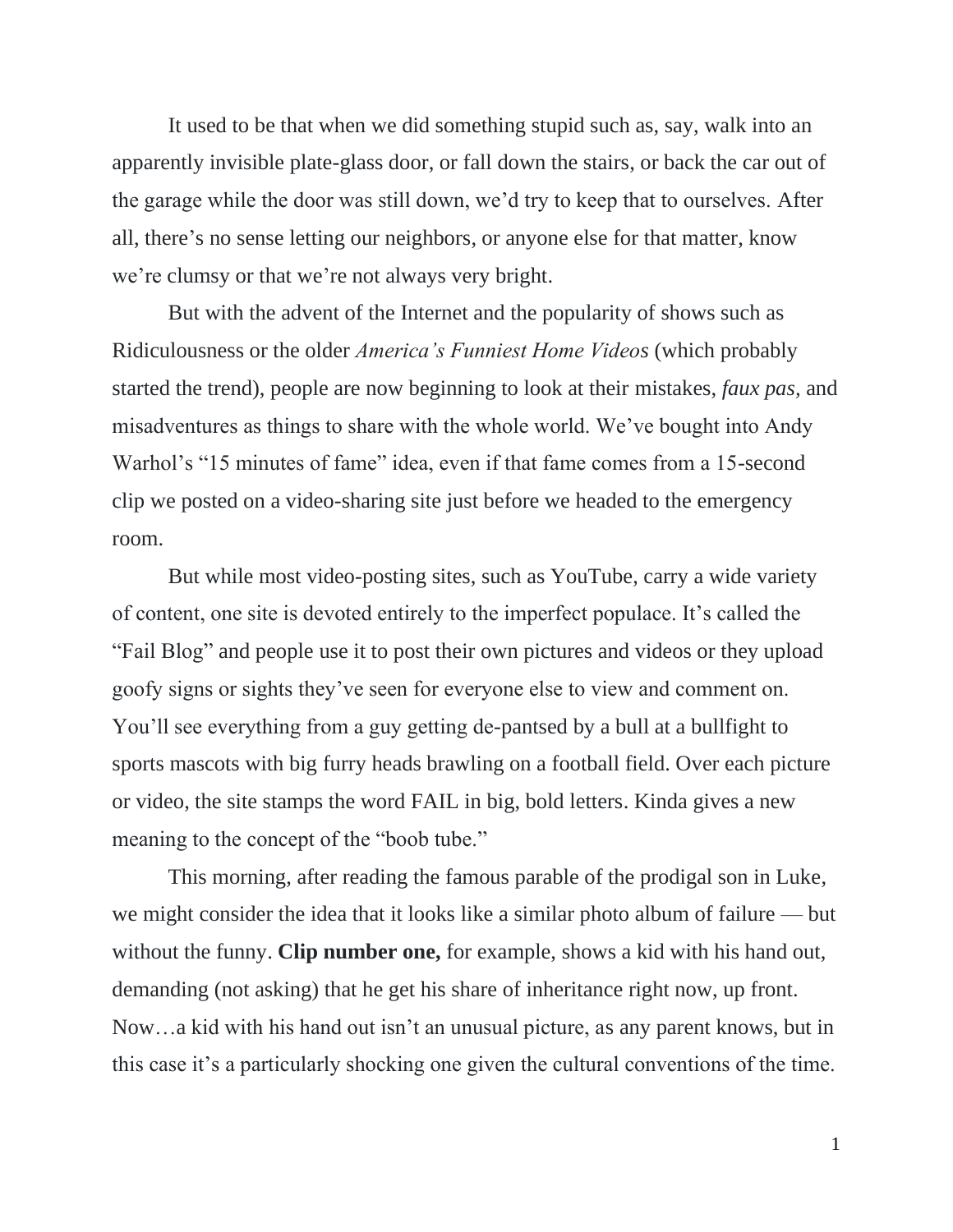Jewish law dictated that when the father passed away, the eldest son would get two-thirds of the estate (a "double portion") and the next youngest son onethird. But, as Jesus tells it, Dad was still alive and well. So the younger son commits a shockingly bad blunder by basically saying, "Pop, I wish you were already dead. Forget the family business and, for that matter, the whole family. I'm outta here."

Although it wasn't unusual for a father to distribute property in advance, as in the case of marriage, Jesus strongly implies that the younger son's demand is disrespectful, rebellious and foolish — a clear violation of the commandment to honor one's parents. In a culture where family and community always took priority over the individual, the kid's self-centered demand would have raised the eyebrows of those hearing the parable for the first time. They'd definitely lump him in with those "sinners" that the Pharisees and scribes were accusing Jesus of befriending.

And as if to hammer home that very point, Jesus offers **clip number two:** the suddenly wealthy kid living it up in some foreign, Gentile country. There he "squanders" all the property (the Greek word can also mean "scatters") by living a wild and undisciplined lifestyle. But after he's blown it all and is flat broke, he hires himself out to a Gentile pig farmer, which is about as un-Jewish as he can get.

Pigs, as you may know, were an abomination to Jews, and people who cared for swine were cursed. The picture of a young man, hungry and destitute, sitting in the filth of a pigsty envying the slop his porky charges were horking down would have qualified as a major FAIL photo. Jesus seems to be making the point that this kid is even farther gone than any of the "sinners" with whom he's sitting down to eater dinner with.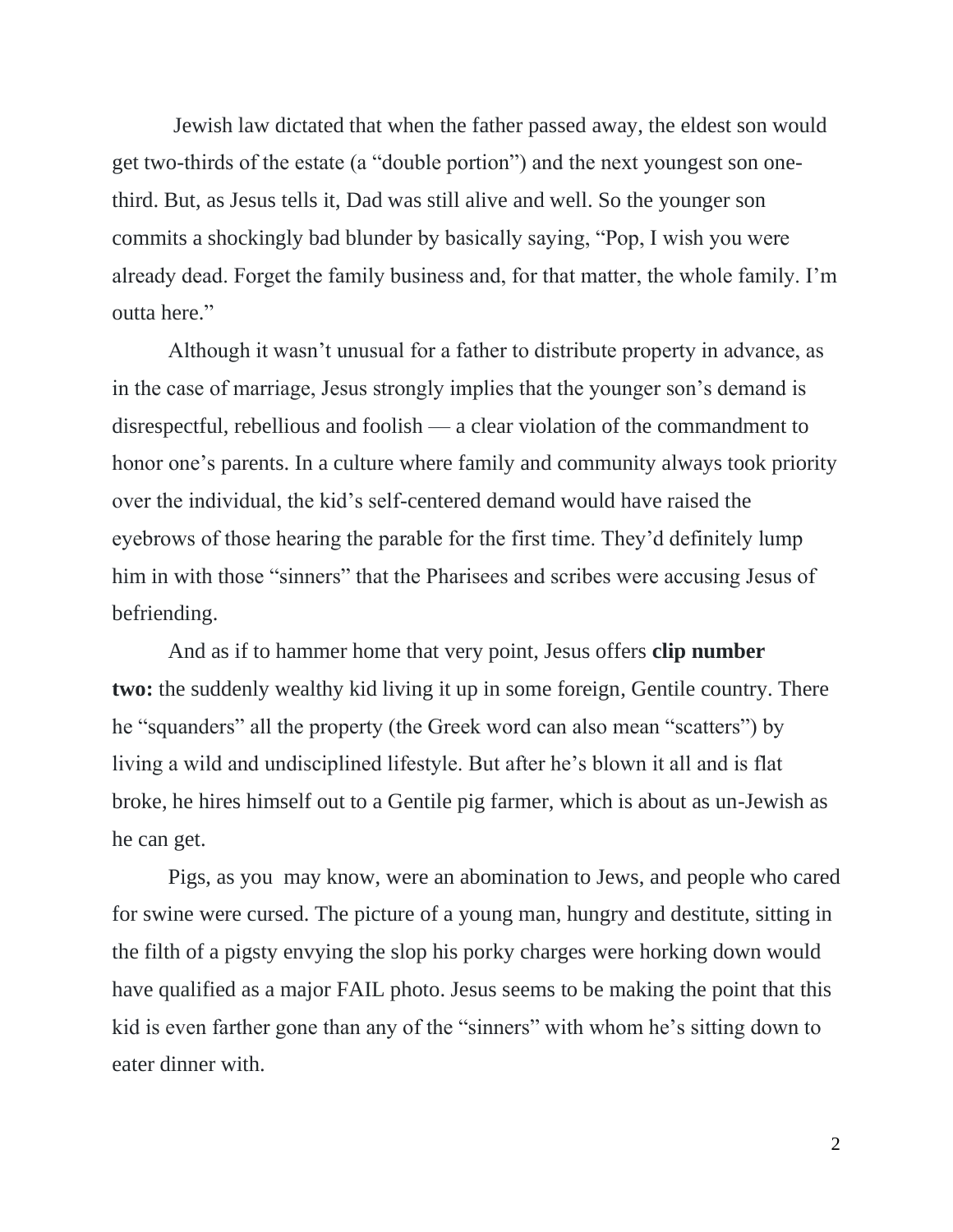But the pigsty is also a place of revelation. In the midst of piles of pig poo, the boy "came to himself" and decided to go home. Notice, though, that at least initially it's more of a pragmatic decision than a repentant one. He's a hired hand to the pig farmer and gets nothing, so he figures that if he goes home he can at least get hired on to the family business and get what the other servants are getting, which is way better than pig fodder. Yeah, he'll have to acknowledge his blunder, but at least he'll have a full belly.

Of course, we know the next picture — that of the father racing down the driveway to embrace his long-lost sinner son and calling for a major-league party to be thrown in his honor. Here we might picture Rembrandt's beautiful painting *The Return of the Prodigal Son*, with the penitential son kneeling at the feet of his father, whose face reflects a deep love and sense of relief. It's a picture we certainly wouldn't post on the fail blog but is one that Christians have looked to for centuries as a reminder of God's love.

In a first-century context, however, Jesus' hearers might have been more likely to initially assign *the biggest failure in the whole story to the father*, who is really more the subject of the parable than the prodigal son for whom it's more readily known. In the first place, the Pharisees and scribes would certainly have stamped FAIL on the father's willingness to give the boy his inheritance in the first place. A good father would have squashed such rebellion in a child rather than give in to it.

And then, after the insolent boy has the nerve to actually show his face back on the family farm, the father disgraces himself by *running* out to meet him "while he was still far off." In first-century Israel, it was considered the height of indignity for a man, especially a family patriarch, to run anywhere for anything, let alone to run out from the house to meet the one who had dishonored him. Not only that, but the father actually forgives the boy and restores him to the status of son, even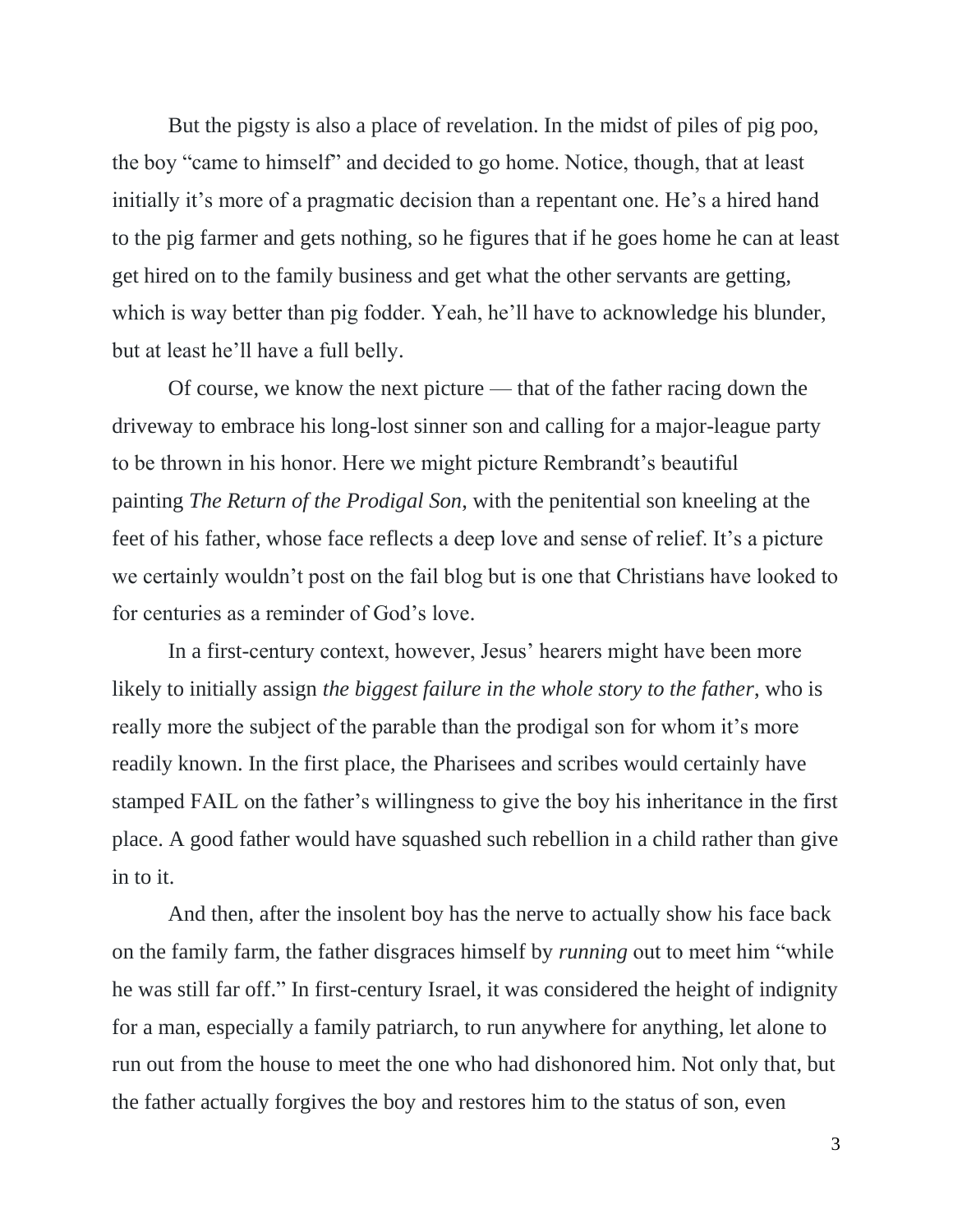though the kid had disowned himself from the family. Where was the rebuke? Where was the lesson? Where was the justice in all that? Dad was a failure, here, for sure.

The older son seems to think so, too. He can't believe that Dad is doing such a heinous thing for his stupid kid brother. He stands outside the party and angrily pouts, so the father once again disgraces himself to come out and "plead with him." The older son gives dad a tongue-lashing, reminding dad that he's been a loyal son the whole time, but he has nothing to show for it (except two-thirds of the inheritance, which his Dad reminds him of. The big brother wants justice, wants retribution, wants what's coming to him, but all Dad says is, "[W]e had to celebrate and rejoice, because this brother of yours was dead and has come to life; he was lost and has been found."

Read the gospels and you see that Jesus had a habit of turning failures into the heroes of his stories. The "Good Samaritan" (a first-century oxymoron) in Luke 10 and the "Dishonest Manager" are just a couple of examples that frame this particular story in Luke. Jesus picked losers such as tax collectors to be his disciples and partied with people who everyone in polite and pious society would have considered to be failures on a whole lot of levels. He didn't seem to mind being pictured as a failure because he knew that was the only way that the many faces on whom the rest of the world had stamped FAIL would come to him.

The parable of the loving father and his two sons was designed to invite selfrighteous Pharisees and scribes to see how they had become the older brother, failing to experience the joy and celebration that God does when wayward sinners come home. But it was also designed to remind us all of the embarrassing lengths to which God, in the person of Jesus, would go to make that homecoming a reality.

The Season of Lent reminds us that the story of Jesus inevitably moves toward the cross, the ultimate picture of failure and disgrace. Jesus was willing to